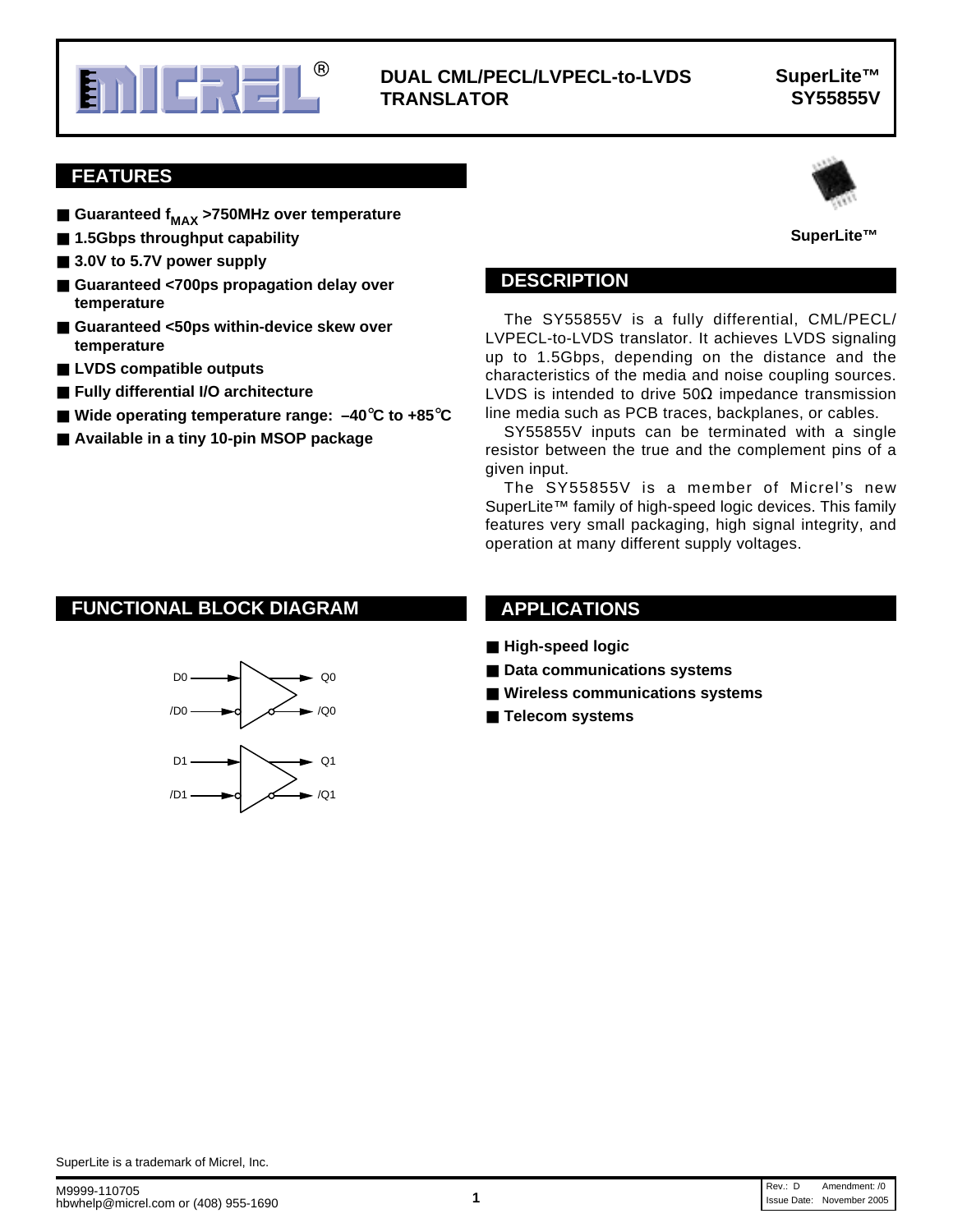# **PACKAGE/ORDERING INFORMATION**



**10-Pin MSOP (K10-1)**

# **Ordering Information(1)**

| <b>Part Number</b>             | Package<br>Type   | <b>Operating</b><br>Range | Package<br><b>Marking</b>               | Lead<br><b>Finish</b>    |
|--------------------------------|-------------------|---------------------------|-----------------------------------------|--------------------------|
| SY55855VKI                     | $K10-1$           | Industrial                | 855V                                    | Sn-Pb                    |
| SY55855VKITR(2)                | $K10-1$           | Industrial                | 855V                                    | Sn-Pb                    |
| SY55855VKG(3)                  | $K10-1$           | Industrial                | 855V with<br>Pb-Free bar line indicator | NiPdAu<br>Pb-Free        |
| SY55855VKGTR <sup>(2, 3)</sup> | K <sub>10-1</sub> | Industrial                | 855V with<br>Pb-Free bar line indicator | <b>NiPdAu</b><br>Pb-Free |

**Notes:**

1. Contact factory for die availability. Dice are guaranteed at  $T_A = 25^{\circ}$ C, DC Electricals only.

2. Tape and Reel.

3. Pb-Free package recommended for new designs.

## **PIN DESCRIPTION**

| <b>Pin Number</b> | <b>Pin Name</b>        | <b>Pin Function</b>                                                                                                      |
|-------------------|------------------------|--------------------------------------------------------------------------------------------------------------------------|
| 1, 2              | $D0$ , $/D0$           | CML/PECL/LVPECL Input (Differential). This is one of the inputs. It is converted to<br>LVDS onto the Q0 and /Q0 outputs. |
| 3, 4              | D1./D1                 | CML/PECL/LVPECL Input (Differential). This is the other input. It is converted to<br>LVDS onto the Q1 and /Q1 outputs.   |
| 5                 | <b>GND</b>             | Ground.                                                                                                                  |
| 6, 7              | /Q1, Q1                | LVDS Output (Differential). This is the other LVDS output. It buffers the CML input<br>that appears at D1, /D1.          |
| 8, 9              | $/Q0$ , Q <sub>0</sub> | LVDS Output (Differential). This is one LVDS output. It buffers the CML input that<br>appears at D0, /D0.                |
| 10                | $\rm V_{CC}$           | $\rm v_{cc}$                                                                                                             |

## **TRUTH TABLE**

| D <sub>0</sub> | D <sub>1</sub> | Q <sub>0</sub> | /Q0 | Q <sub>1</sub> | /Q1 |
|----------------|----------------|----------------|-----|----------------|-----|
|                |                |                |     |                |     |
|                |                |                |     |                |     |
|                |                |                |     |                |     |
|                |                |                |     |                |     |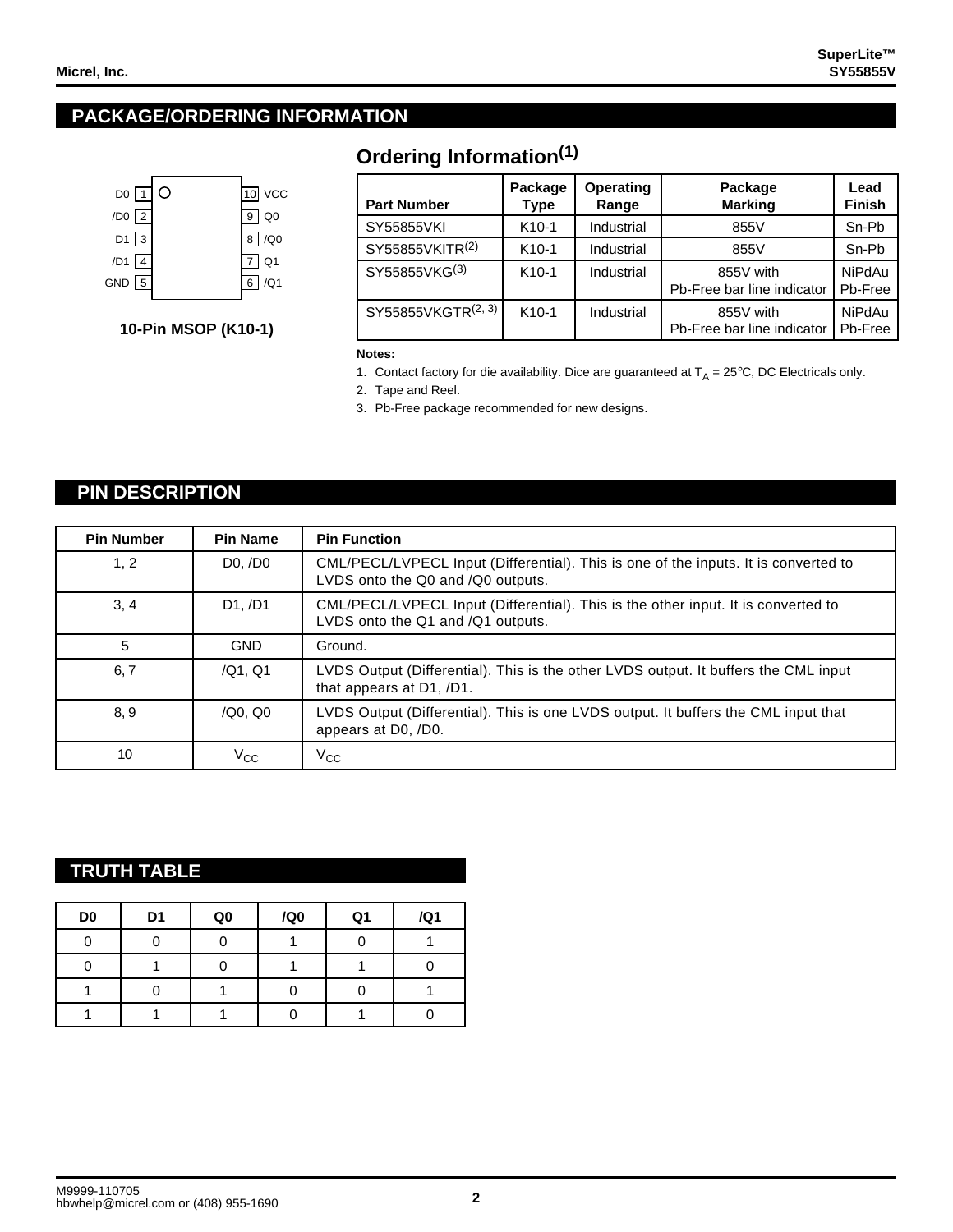## **FUNCTIONAL DESCRIPTION**

#### **Establishing Static Logic Inputs**

 $V_{\rm CC}$ 

NC

The true pin of an input pair is internally biased to ground through a 75k $\Omega$  resistor. The complement pin of an input pair is internally biased halfway between  $V_{CC}$  and ground by a voltage divider consisting of two 75kΩ resistors. In this way, unconnected inputs appear as logic zeros. To keep an input at static logic zero at  $V_{CC} > 3.0V$ , leave both inputs





X

/X

unconnected. For  $V_{CC} \leq 3.0V$ , connect the complement input to  $V_{CC}$  and leave the true input unconnected. To make an input static logic one, connect the true input to  $V_{CC}$ , leave the complement input unconnected. These are the only two safe ways to cause inputs to be at a static value. In particular, no input pin should be directly connected to ground. All NC (no connect) pins should be unconnected.



### **Figure 2. Hard Wiring a Logic "0" (1)**

**Note 1.** X is either D0 or D1 input. /X is either /D0 or /D1 input.



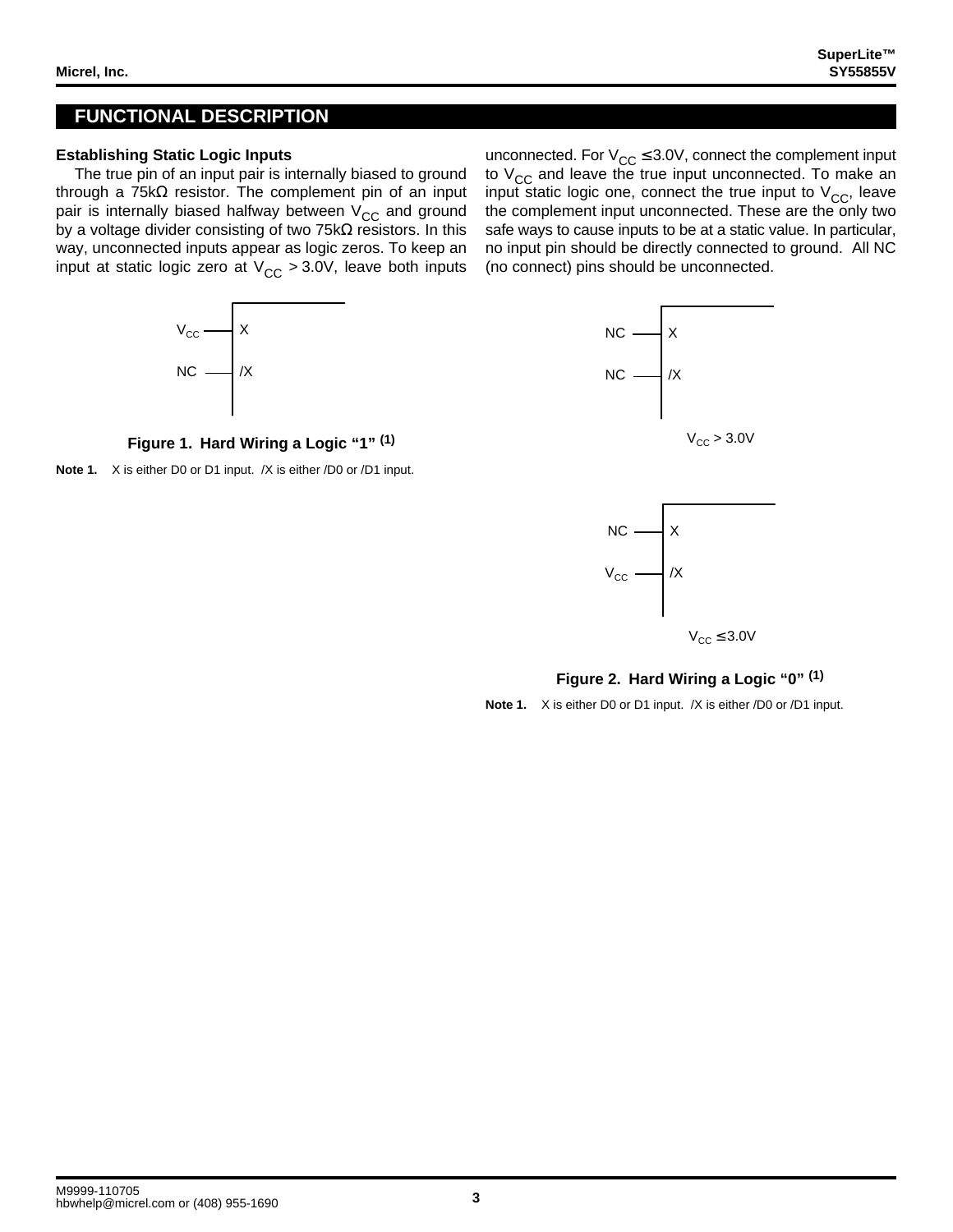# **LVDS OUTPUTS**

LVDS stands for Low Voltage Differential Swing. LVDS specifies a small swing of 350mV typical, on a nominal 1.25V common mode above ground. The common mode voltage has tight limits to permit large variations in ground between an LVDS driver and receiver. Also, change in common mode voltage, as a function of data input, is also kept tight, to keep EMI low.



**Figure 3. LVDS Differential Measurement**



**Figure 4. LVDS Common Mode Measurement**



**Figure 5. LVDS Output Termination**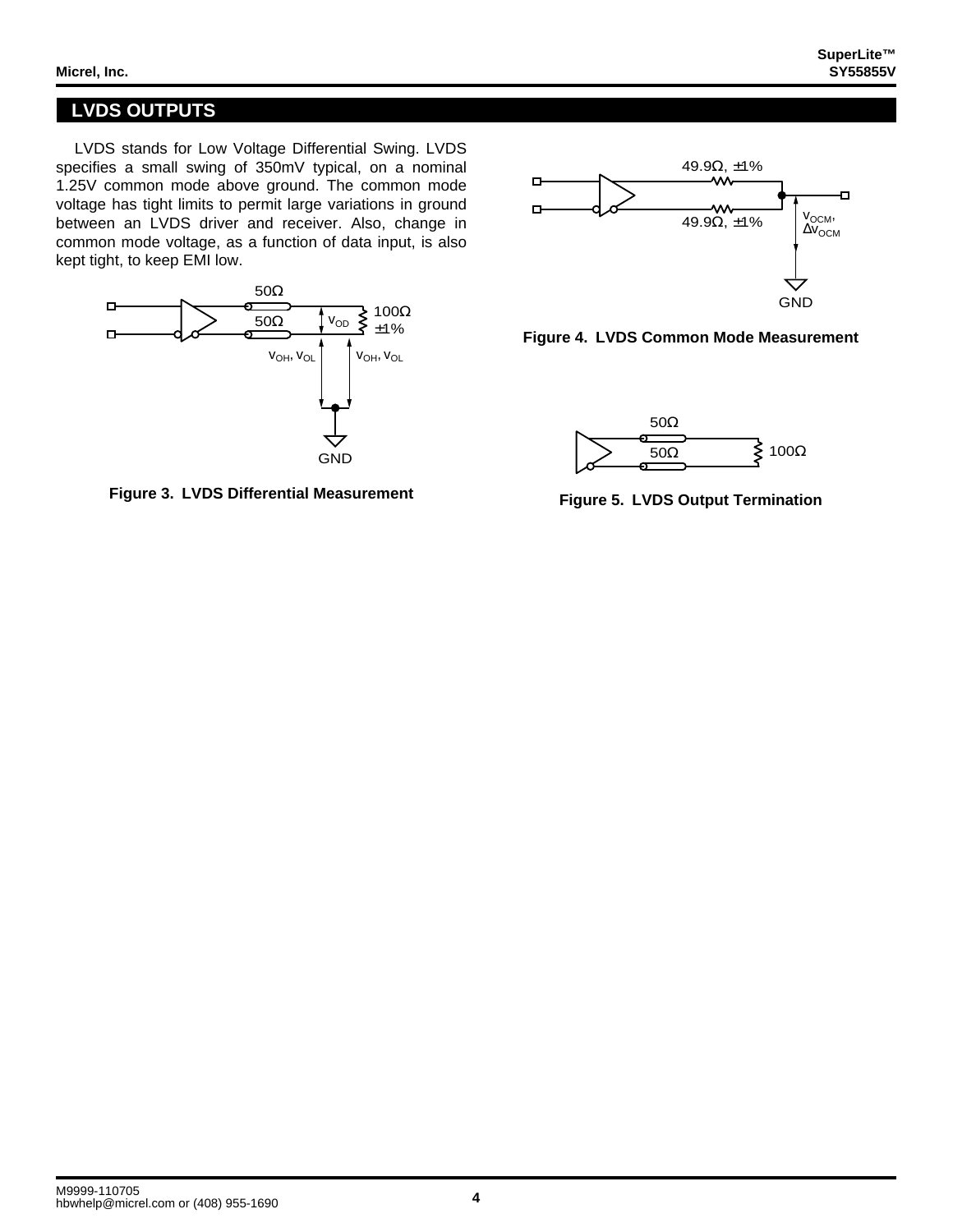# **ABSOLUTE MAXIMUM RATINGS(1)**

| Symbol            | Rating                               |                                | Unit |
|-------------------|--------------------------------------|--------------------------------|------|
| $V_{\rm CC}$      | Power Supply Voltage                 | $-0.5$ to $+6.0$               |      |
| $V_{IN}$          | Input Voltage                        | $-0.5$ to V <sub>CC</sub> +0.5 |      |
| <b>POUT</b>       | <b>LVDS Output Current</b>           | ±10%                           | mA   |
| $^{\mathsf{I}}$ A | <b>Operating Temperature Range</b>   | $-40$ to $+85$                 | °C   |
| LEAD              | Lead Temperature (soldering, 20sec.) | 260                            | °€   |
| store             | Storage Temperature Range            | $-65$ to $+150$                | °C   |

**Note 1.** Permanent device damage may occur if absolute maximum ratings are exceeded. This is a stress rating only and functional operation is not implied at conditions other than those detailed in the operational sections of this data sheet. Exposure to absolute maximum ratlng conditions for extended periods may affect device reliability.

# **DC ELECTRICAL CHARACTERISTICS**

# $V_{CC}$  = 3.0V to 5.7V; GND = 0V; T<sub>A</sub> = -40°C to +85°C<sup>(2)</sup>

|              |                                                                     | $T_A = -40^{\circ}C$ |          | $T_{\text{A}}$ = +25°C |      |          | $T_A = +85^{\circ}C$ |          |             |
|--------------|---------------------------------------------------------------------|----------------------|----------|------------------------|------|----------|----------------------|----------|-------------|
| Symbol       | <b>Parameter</b>                                                    | Min.                 | Max.     | Min.                   | Typ. | Max.     | Min.                 | Max.     | <b>Unit</b> |
| $V_{\rm CC}$ | Power Supply Voltage                                                | 3.0                  | 5.7      | 3.0                    |      | 5.7      | 3.0                  | 5.7      |             |
| $I_{\rm CC}$ | Power Supply Current<br>3.6V < $V_{CC}$ <5.7V<br>$V_{CC} \leq 3.6V$ |                      | 80<br>50 |                        | 30   | 80<br>50 |                      | 80<br>50 | mA          |

| Symbol                    | <b>Parameter</b>                           | Min.  | Typ. | Max.  | Unit | <b>Condition</b>   |
|---------------------------|--------------------------------------------|-------|------|-------|------|--------------------|
| $V_{OD}$                  | Differential Output Voltage <sup>(4)</sup> | 250   |      | 450   | mV   | $100Ω$ Termination |
| V <sub>OCM</sub>          | Output Common Mode<br>Voltage $(3)$        | 1.125 |      | 1.375 |      |                    |
| $\Delta V$ <sub>OCM</sub> | Change in Common Mode<br>Voltage $(3)$     | $-50$ |      | +50   | mV   |                    |
| $V_{OH}$                  |                                            |       |      |       |      |                    |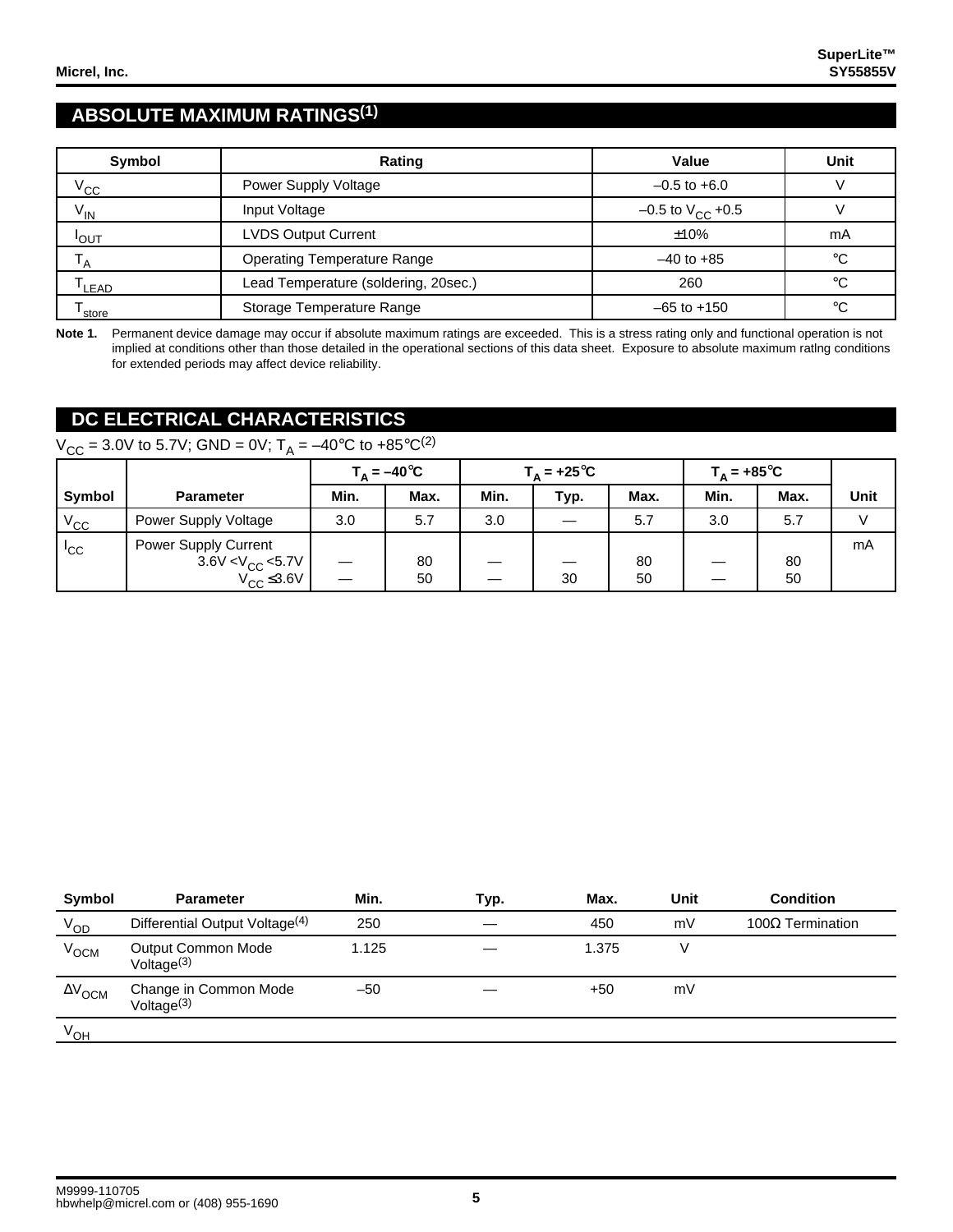# **AC ELECTRICAL CHARACTERISTICS(1)**

 $V_{CC}$  = 3.0V to 5.7V; GND = 0V; T<sub>A</sub> = -40°C to +85°C<sup>(2)</sup>

| Symbol                            | <b>Parameter</b>                                                | Min. | Typ. | Max.      | Unit | <b>Condition</b> |
|-----------------------------------|-----------------------------------------------------------------|------|------|-----------|------|------------------|
| $t_{MAX}$                         | <b>Maximum Operating Frequency</b>                              | 750  |      |           | MHz  |                  |
| t <sub>PLH</sub><br>$t_{\sf PHL}$ | <b>Propagation Delay</b><br>D0 to Q0, D1 to Q1                  | 300  |      | 700       | ps   |                  |
| <sup>t</sup> SKEW                 | Within-Device Skew <sup>(3)</sup><br>Part-to-Part Skew (Diff.)  |      |      | 50<br>250 | ps   |                  |
| ι,                                | <b>LVDS Output Differential</b><br>Rise/Fall Times (20% to 80%) | 100  |      | 300       | ps   |                  |

**Note 1.** Specification for packaged product only.

**Note 2.** Equilibrium temperature.

**Note 3.** Worst case difference between Q0 and Q1 from either D0 or D1, when both outputs have the same transition.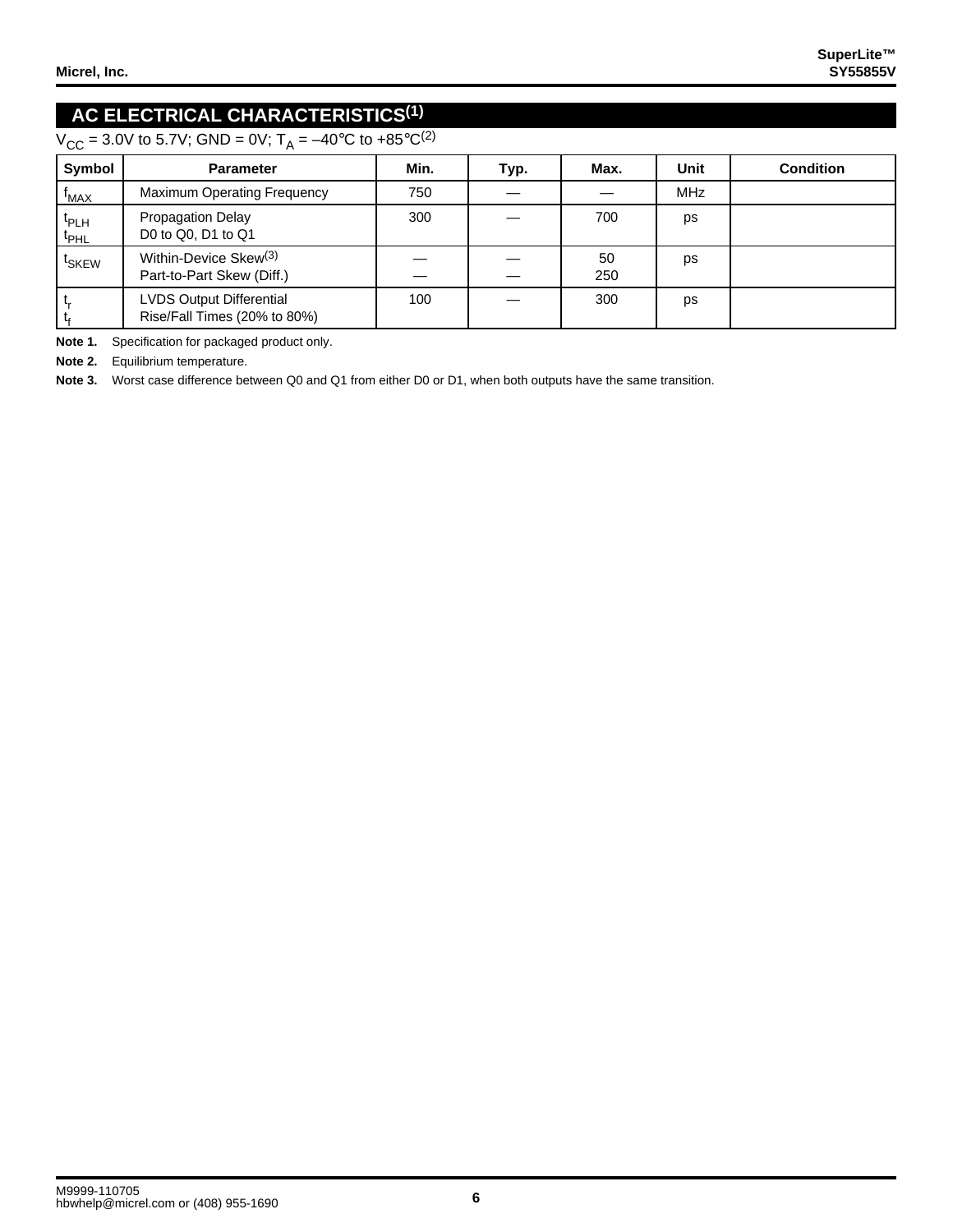635.7mV

 $25.10ns$ 

 $25.22n<sub>0</sub>$ 

635.7ml

## **EYE DIAGRAMS(1)**



635.7mV

**622Mbps 3.3V CML-to-LVDS**

290 alu **1.25Gbps 3.3V CML-to-LVDS**

**1.5Gbps 3.3V CML-to-LVDS**

**Note 1.** 2<sup>23</sup>-1 pattern.